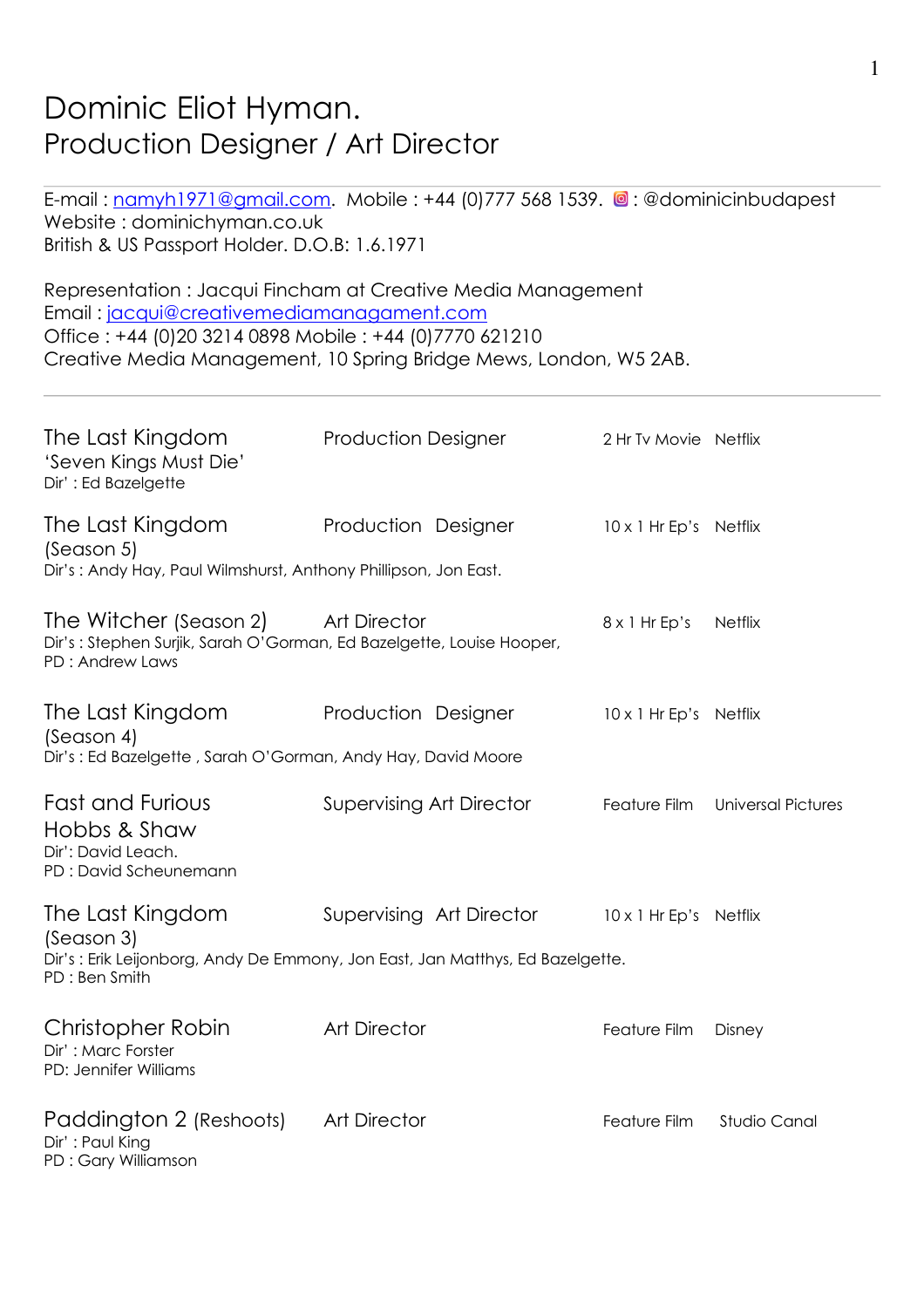| Maigret in Montmartre<br>Dir': Thaddeus O'Sullivan                             | Production Designer                                                                                                                                                                                                                       | <b>TV Movie</b>        | Ealing Films for ITV                            |
|--------------------------------------------------------------------------------|-------------------------------------------------------------------------------------------------------------------------------------------------------------------------------------------------------------------------------------------|------------------------|-------------------------------------------------|
| Maigret<br>Night at The Crossroads<br>Dir': Sarah Harding                      | <b>Production Designer</b>                                                                                                                                                                                                                | <b>TV Movie</b>        | Ealing Films for ITV                            |
| Sense8. (Season 2)<br>Dir': Lana Wachowski<br>PD: Hugh Bateup                  | European Art Director                                                                                                                                                                                                                     | 10 x 1 Hr Ep's Netflix |                                                 |
| Maigret Sets A Trap<br>Dir': Ashley Pierce                                     | <b>Production Designer</b>                                                                                                                                                                                                                | <b>TV Movie</b>        | Ealing Films for ITV                            |
| Maigrets Dead Man<br>Dir': Jon East                                            | <b>Production Designer</b>                                                                                                                                                                                                                | <b>TV Movie</b>        | Ealing Films for ITV                            |
| Wonder Woman<br>Dir': Patty Jenkins<br>PD : Aline Bonetto                      | <b>Supervising Art Director</b>                                                                                                                                                                                                           | Feature Film           | Sloane Square Prod's<br>For Warner Brothers     |
| Home Fires. (Season 1)<br>Dir's: Bruce Goodison, Robert Quinn                  | <b>Production Designer</b>                                                                                                                                                                                                                | $6 \times 1$ Hr Ep's   | <b>ITV Drama Series</b>                         |
| The Great Fire<br>Dir': Jon Jones                                              | <b>Production Designer</b>                                                                                                                                                                                                                | $4 \times 1$ Hr Ep's   | <b>Ecosse Productions</b><br>For ITV            |
| <b>Jupiter Ascending</b><br>Dir's: Lana and Lilly Wachowski<br>PD: Hugh Bateup | <b>Location Art Director</b>                                                                                                                                                                                                              | Feature Film           | Sloane Square Prod's<br>For Warner Brothers     |
| The Pacific<br>Dir's:<br>PD: Tony Pratt                                        | Supervising Art Director<br>Jeremy Podeswa, Tim Van Patten, David Nutter, Carl Franklin, Tony To, Graham Yost.                                                                                                                            |                        | 10 X 1 Hr Ep's First Division Prod's<br>For HBO |
| Rome.<br>(Seasons 1&2).<br>PD's: J.Bennett / T.Pratt                           | <b>Art Director</b><br>Dir's: Jeremy Podeswa, Tim Van Patten, Michael Apted, Mikael Salomon , Julian Farino, Allen Coulter, Alan Poul<br>Steve Shill, Alan Taylor, Adam Davidson, Alik Sakharov, Roger Young, John Maybury, Carl Franklin |                        | 20 x 1 Hr Ep's Fortuna Felix Films<br>For HBO   |
| <b>Blood &amp; Chocolate</b><br>Dir': Katja von Garnier<br>PD: Kevin Phipps    | Ass't Set Dec'                                                                                                                                                                                                                            | Feature Film           | <b>Berrick Film Prod's</b>                      |
| Tom Browns School Days Art Director<br>Dir': David Moore<br>PD: Tim Hutchinson |                                                                                                                                                                                                                                           |                        | 2 Hr TV Movie Company Productions<br>For ITV    |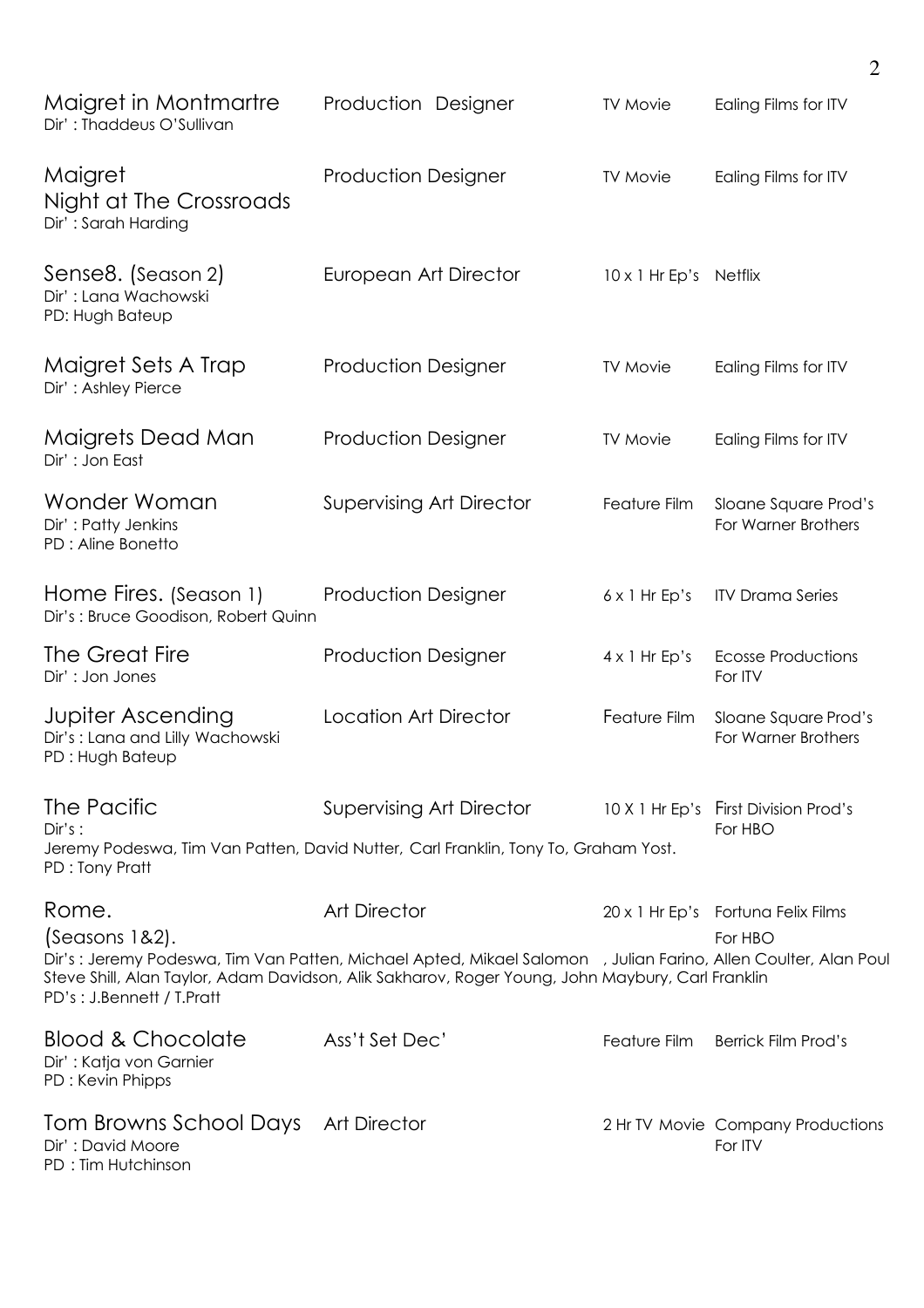| What Am I Like-<br>The Personality Test                                                                                                    | Production Designer                   | 2 Hr TV Doc'                         | <b>Mentorn Productions</b><br>For BBC2              |
|--------------------------------------------------------------------------------------------------------------------------------------------|---------------------------------------|--------------------------------------|-----------------------------------------------------|
| <b>Exorcist The Beginning</b><br>Dir': Renny Harlin                                                                                        | Prop Master<br>PD : Stefano Ortellani | Feature Film                         | Morgan Creek For<br><b>Warner Brothers</b>          |
| <b>Ripley Under Ground</b><br>Dir': Roger Spottiswoode<br>PD: Ben Scott                                                                    | <b>Standby Art Director</b>           | Feature Film                         | Groveside Prod's                                    |
| Trauma<br>Dir': Marc Evans<br>PD: Crispian Sallis                                                                                          | <b>Art Director</b>                   | Feature Film                         | <b>Trauma Productions</b>                           |
| Nefertiti: Resurrected<br>Dir': Mathew Wortman                                                                                             | <b>Production Designer</b>            | Feature<br>Drama/Doc'                | Atlantic Prod's for<br><b>Discovery Channel</b>     |
| <b>Boudica</b><br>Dir': Bill Anderson<br>PD: Ben Scott                                                                                     | St'by Art Director                    | <b>TV Movie</b>                      | <b>Box Pictures For ITV</b>                         |
| Sons and Lovers<br>Dir': Stephen Whittaker<br>PD: Tim Hutchinson                                                                           | <b>Art Director</b>                   | $2 \times 2$ Hr<br><b>TV Dramas</b>  | Company Prod's<br>For ITV                           |
| 'In Deep<br>(Seasons 1,2,3)<br>Dir's: Colin Bucksey, Paul Marcus, Roberto Bangura, Martin Hutchings.<br>P.D's Peter Walpole & Tony Woolard | <b>Art Director</b>                   | $10 \times 2$ Hr<br><b>TV Dramas</b> | <b>Valentine Productions</b><br>For BBC             |
| The Importance<br>Of Being Ernest<br>Dir': Oliver Parker<br>PD : Luciana Arighi                                                            | Standby<br><b>Art Director</b>        | Feature Film                         | Fragile Films For<br>Miramax                        |
| Dinotopia<br>Dir': Marco Brambilla<br>PD: W.Morticious                                                                                     | Ass't Set Dec'                        | $3 \times 2$ Hr<br><b>TV Movies</b>  | <b>Beachmoon Prods'</b><br><b>Hallmark Pictures</b> |
| Star Wars Ep 2<br><b>Attack Of The Clones</b><br>Dir': George Lucas<br>PD: Gavin Bocquet                                                   | Ass't Set Dec'                        | Feature Film                         | <b>JAK Productions</b><br>For Fox                   |
| Dog Eat Dog<br>Dir': Moody Shoabi<br>PD: Greg Shaw                                                                                         | <b>Art Director</b>                   | Feature Film                         | <b>Tiger Aspect Pictures</b><br>For FilmFour        |
| 102 Dalmatians<br>Dir': Kevin Lima<br>PD: Asheton Gorton                                                                                   | Art Dep't Ass't                       | Feature Film                         | <b>Cruella Productions</b><br>For Disney            |

3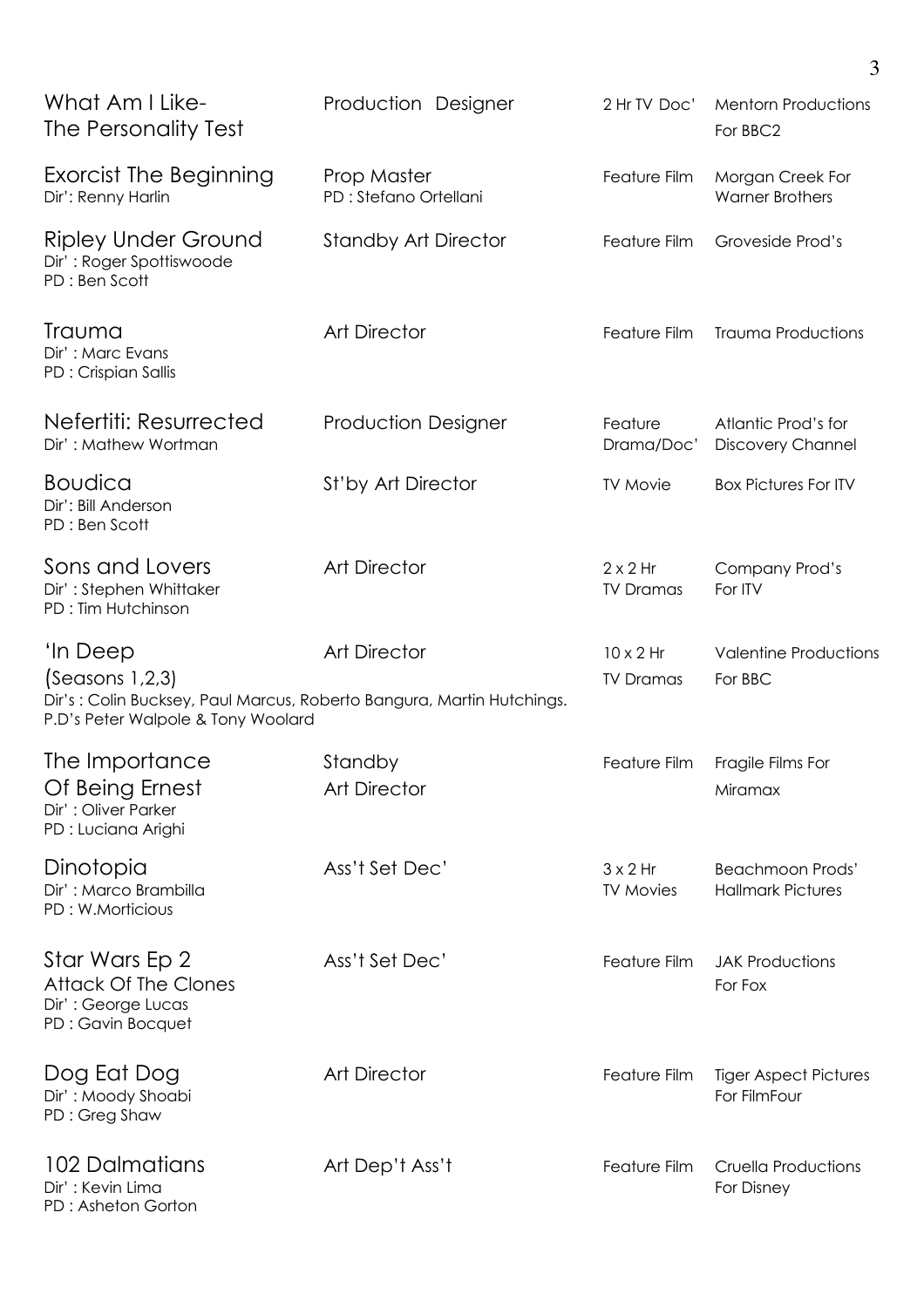Harbour Lights **Art Director** 6 x 1 Hr Valentine Prod's (Seasons 1& 2). The BBC (Seasons 1& 2). Dir's : Keith Boak, Terry Bedford, Tim Dowd, Gary Love, Coilin Bucksey, Justin Hardy, David Hayman, Peter Macdonald, Marcus F. White. PD : Peter Walpole

| Mystery of Men<br>Dir': David Wheatley<br>PD: Peter Walpole | <b>Art Director</b>        | <b>TV Movie</b>                | <b>Valentine Productions</b><br>For the BBC |
|-------------------------------------------------------------|----------------------------|--------------------------------|---------------------------------------------|
| Edith's Finger<br>Dir': Jon Jones                           | <b>Production Designer</b> | Short Film<br><b>BBC Wales</b> | Easy Life Films For                         |

# Special Projects - Experiential Film Marketing. Public Events & Touring Solutions .

# Vice President of Experiential Marketing - Legendary Pictures International

Public Experiential Activations. Concept and Design development for multiple Legendary I.P's including Godzilla, Warcraft, Seventh Son. Concept and Design development for 'The Legendary Cube'. An immersive Audio Video experience to 'live' the films of Legendary using the best in available projecton and audio technologies. Concept development for Legendary Land. A theme park to showcase all that is unique about the Legendary Brand

## Godzilla

#### Event Production Designer- Legendary Pictures International

Design and delivery of 10000 square foot modular experiential walk through, showcasing Legendary Pictures 2014 release of 'Godzilla', through a series of built environments that introduce the pedigree and build excitement for the reimagining of this great monster classic. Location : Comic Con 2013 San Diego, California.

## The Lion King

#### Event Production Designer - Five33 Entertainment for Disney Theatrical

Design and project management of 6000 square foot immersive walk through and retail experience, showcasing costumes, props and scenery to celebrate 15 years of the Lion King production on Broadway Location : Opposite Bryant Park, Corner of 6th Avenue and 42nd Street, New York City.

## Samsung

## Producer/Art Director - Free State for Samsung

Concept and project development of successful pitch for the global rebranding of Sansung through a 4500 square meter build.

Location : CES Electronics fair in Las Vegas January 2013.

## The Royal Barge. Royal Diamond Jubilee River Pageant.

### Event Supervising Art Director - Thames Diamond Jubilee Foundation

Collaboration with Production Designer Joseph Bennett to reinvent 'The Spirit Of Chartwell', a 64 meters long Dutch Barge, into the 'Royal Barge' for HRH the Queen and Prince Phillip and several members of the Royal family, for travelling the Thames through the City of London on June 3rd 2012, the centre of a 1000 boat flotilla. Interface with the Port of London Authority, the Marine Customs Authority, the Metropolitan Police, the Royal Protection Squad, all suppliers and stakeholders.

Managing all aspects of the schedule of delivery and the budget. Operations on board on the day of the event. Post event return of the vessel to owners for sign off. Location : London /UK